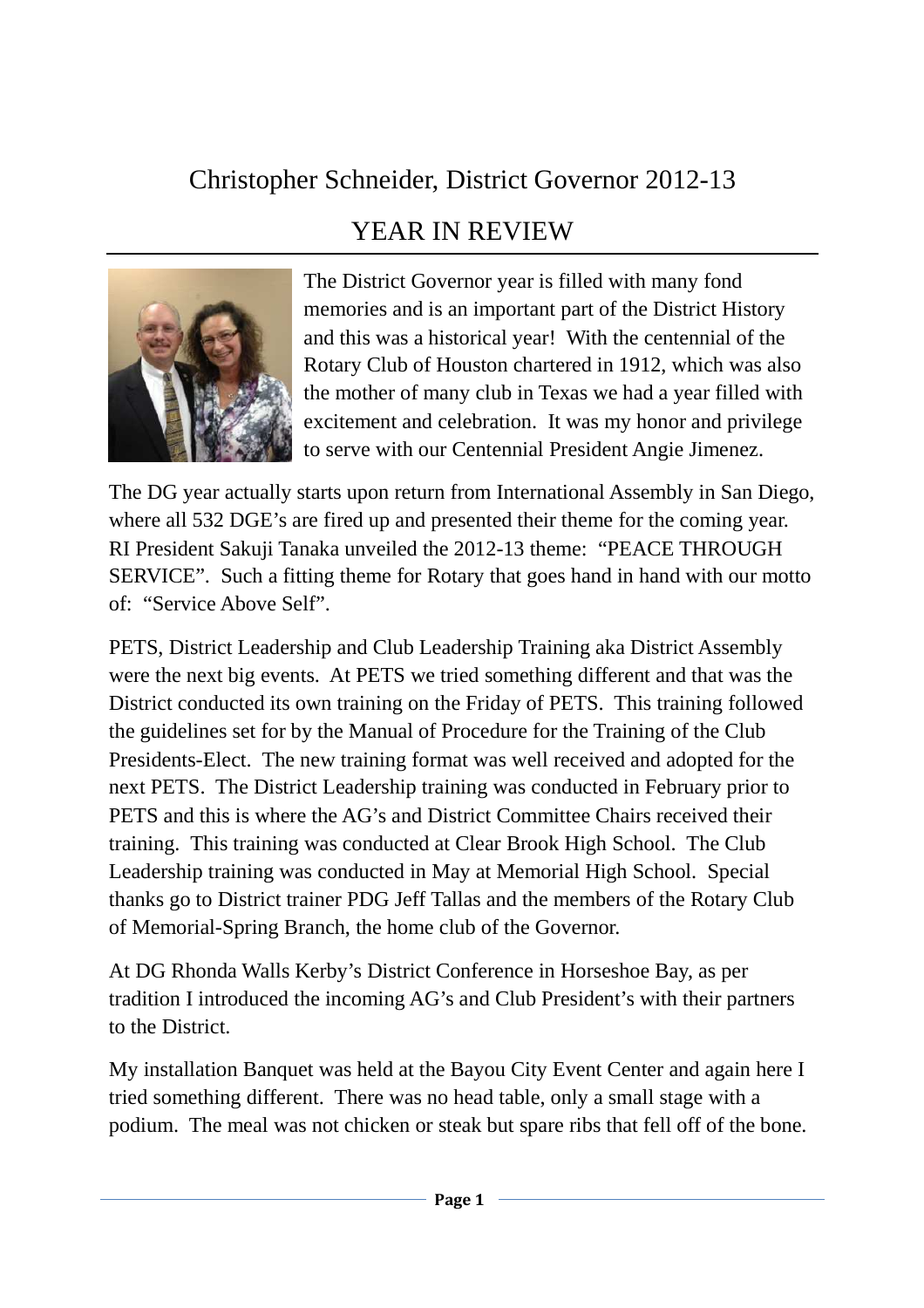The entertainment was Broadway quality, the 3 Waiters from New York City that took all by surprise. Even the sparkling cider was delivered by a walking diva with layers of glasses. The puppeteer was a bit creepy but fun. This evening certainly set the tone for the coming year in that events will be on time and fun will be part of all we do for the next year. Here special thanks go to Sharlene Barris and the Rotary Club of Memorial-Spring Branch for preparing and running such a wonderful event.

I then made a short business trip to Germany for a trade fair and to visit my sweetheart Ute. Upon my return I hit the road running with many club installations of officers and directors. Then the official visits to the 61Clubs of the District began. At PETS I had given the club presidents a choice of the visit they would prefer, 1) the traditional visit, 2) visit during a service project or 3) visit during a social function. For the later I advised I would still require 15 minutes to address the Rotarians with the RI message for the year. My very first visit was with Brenham during their major fundraiser. After addressing the membership, I spent several hours with them during this city fest. What a wonderful time was had by all plus this format allowed the governor time to socialize with more of the members of the club.

August was filled with more club visits and fundraisers in addition to Multi-District Training in Round Rock, the District Membership Seminar, Houston's Retro-Dinner in celebration of 100 years of Rotary Service, Rotary Night at the Skeeters and the arrival of my sweetheart. The Rotary Club of Houston's Retroparty was an awesome celebration of 100 years of service to the community both locally and internationally. Rotarians and guests were dressed in the 1912 era clothing and the event was held in the Rice Hotel where it all began for the Rotary Club of Houston! Congratulations to Centennial President Angie Jimenez for putting on such a fun filled event.

September began with Zone Institute in Kansas City, KS and more club visits. The Interact Round-up was held in Baytown with the celebration of 50 years of Interact. The Foundation Seminar was also conducted and Terry Ziegler did a fantastic job in putting this together. The month ended with a visit from Rotary International President Sakuji Tanaka and the All Club Meeting in honor of the Rotary Club of Houston Centennial and the  $50<sup>th</sup>$  year of Interact in Rotary. PDG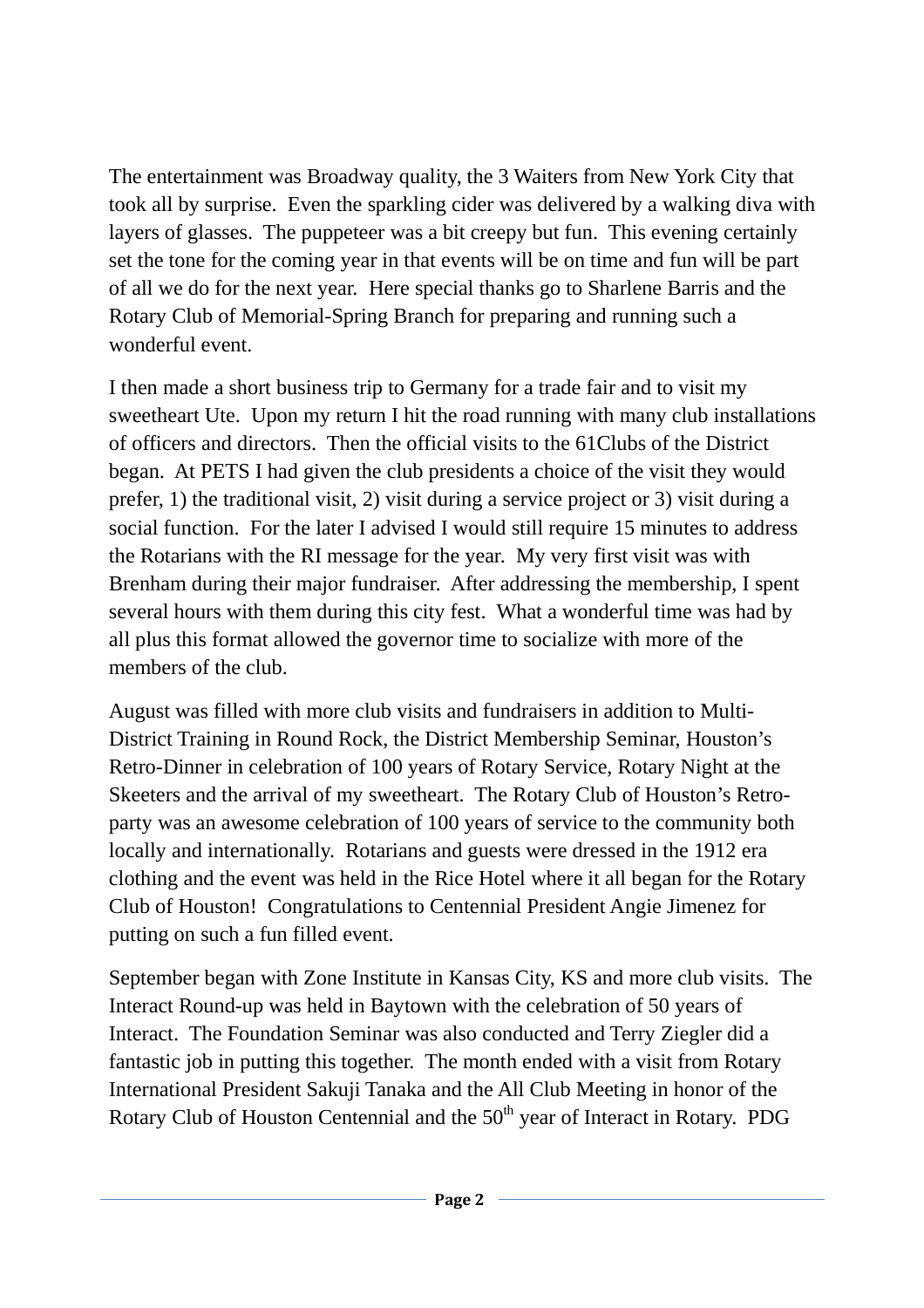Charlie and Barbara Clemmons served at the aides to RI President Tanaka and President Angie and Ursula Jimenez of the Rotary Club of Houston also accompanied RI President Tanaka during his three day visit. During this visit we also has the opportunity to showcase to RI President Tanaka some of the major club projects in D5890 such as the Firehouse project by the Rotary Club of University Area; the Haiti Relief project by the Rotary Club of Houston, Skyline and Fort Bend County; Jesse Jones Rotary House, an Early Act First Knight knighting ceremony, the Rotary Club of Pasadena special needs children park and the Books of the World. The final evening with President Tanaka was spent on the 24<sup>th</sup> Floor of the Hilton America's Hotel where the Harbor Lights Choir entertained the President with the breathtaking view of the Houston skyline. After dinner we even had time for Karaoke and dancing. Early the next morning we sent President Tanaka on his way to his next visit. Special thanks go to Sharlene Barris and Michelle Bohreer for making this visit go off without a hitch.

October started with a Friendship exchange team from Sweden arriving for a visit. We conducted a Rotary Night at the Dynamo which was especially well attended by our Interact, Rotaract and RYE students. There were lots more official visits and fundraisers with a least one meeting per day. At the end of the month I was off to Leipzig Germany for a Friendship Exchange and Sister Cities meeting. Delegations from both D5890 and the Houston-Leipzig Sister Cities Association visited Leipzig to celebrate the 800<sup>th</sup> Anniversary for the St. Thomas Cathedral and Boys Choir and the re-dedication of the Rotary Peace Window that was gifted during PDG Ed Charlesworth's year as Governor. Thanks go to Lindsey Kroll and Irene Hickey for coordinating these exchanges.

November continued with official visits and more fundraisers. Most memorable was the visit to my own home club. Upon my introduction, the entire membership rose and departed the meeting room. They agreed only to return if they could cut off my tie, place a hat on my head and a placard on my chest. Having little choice, I complied and was able to address the membership. Thanksgiving then brought a few days of rest.

December started with the final round of official visits and the beginning of Christmas/Holiday party season. We held the Major Donor dinner at Damon's and our guest speaker was Rotary International General Secretary John Hewko.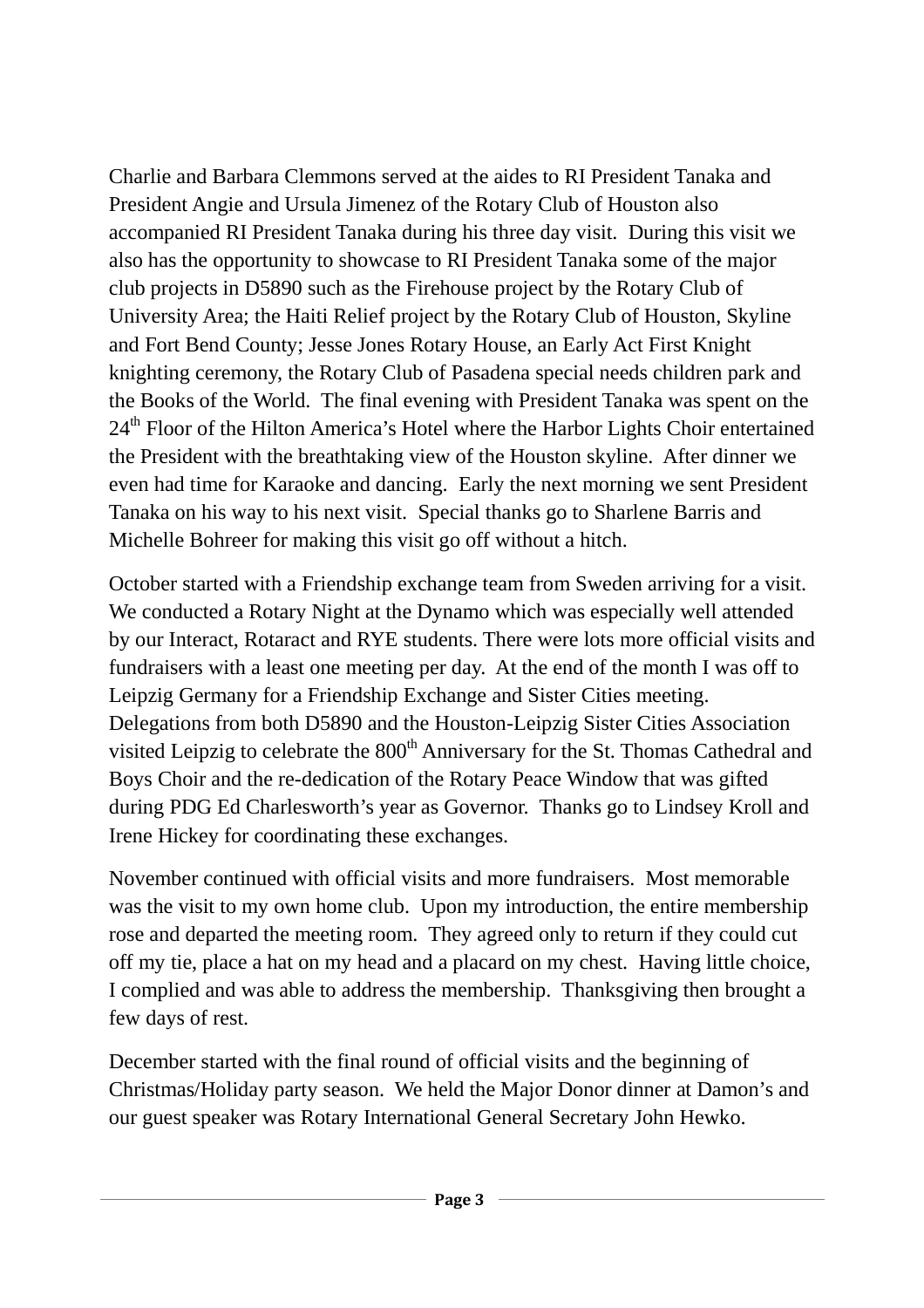Thanks to Terry Ziegler for putting in this great event. During the Christmas New Year Holiday, I took a trip to NJ to visit family and visit with my granddaughter for the first time since she was born.

January began with return visits to some of the clubs that needed or requested attention or support from the Governor. Bob and Dianne Gebhard went to San Diego for the International Assembly for their final training for their upcoming leadership of D5890. A District Conference site visit was made with the conference committee at the Hyatt Hill Country to finalize the planning for the conference. Also the interviews were conducted for the DG 2015-16. There were four outstanding candidates that were interviewed. The nominating committee selected Dr. Nick Giannone to serve as the DG for 2015-16.

February brought the selection of 2 Rotary (Ambassadorial) Scholars, RYLA, Alvin's Drug Essay Banquet, District Leadership Training, Interact District Conference and many other events. Then there were two signification events that touched my heart. The first was marrying my childhood sweetheart Ute with the Honorable Judge Richard Davis from the Rotary Club of Danbury doing the honors. Thanks to the Rotary Club of Danbury and Eric and Sandy Liu for being in attendance. Then there was the loss of Len Barris an Icon in the Rotary Club of Memorial-Spring Branch, who will be sorely missed.

March started with PETS in Dallas for the training of the Club President's Elect and Nominees. PETS featured speakers were David Forward from NJ and PDG Helen Reisler, President of the Rotary Club of NY during 9/11, and RI President Elect Ron Burton. Meetings this month included the installation of 16 new Paul Harris Fellows at the Rotary Club of Humble Intercontinental, a radio interview with Outlaw Dave and James Akman, president of the Rotary Club of Harrisburg, Rotary Club of Space Centers Springoree, Rotary Club of Memorial Spring-Branch Peace Forum (made Ute a Paul Harris Fellow at this meeting) to name a few.

April was a big month for events and fundraisers and District Conference. We held a Rotary night at the Houston Aero's which was a first for D5890 and thanks to Steve Coleman for making the arrangement. The proceeds of the event went to support veterans. District Conference was held at Hyatt Hill Country Resort and Spa in San Antonio, TX from April 18-21. I was honored to have all of my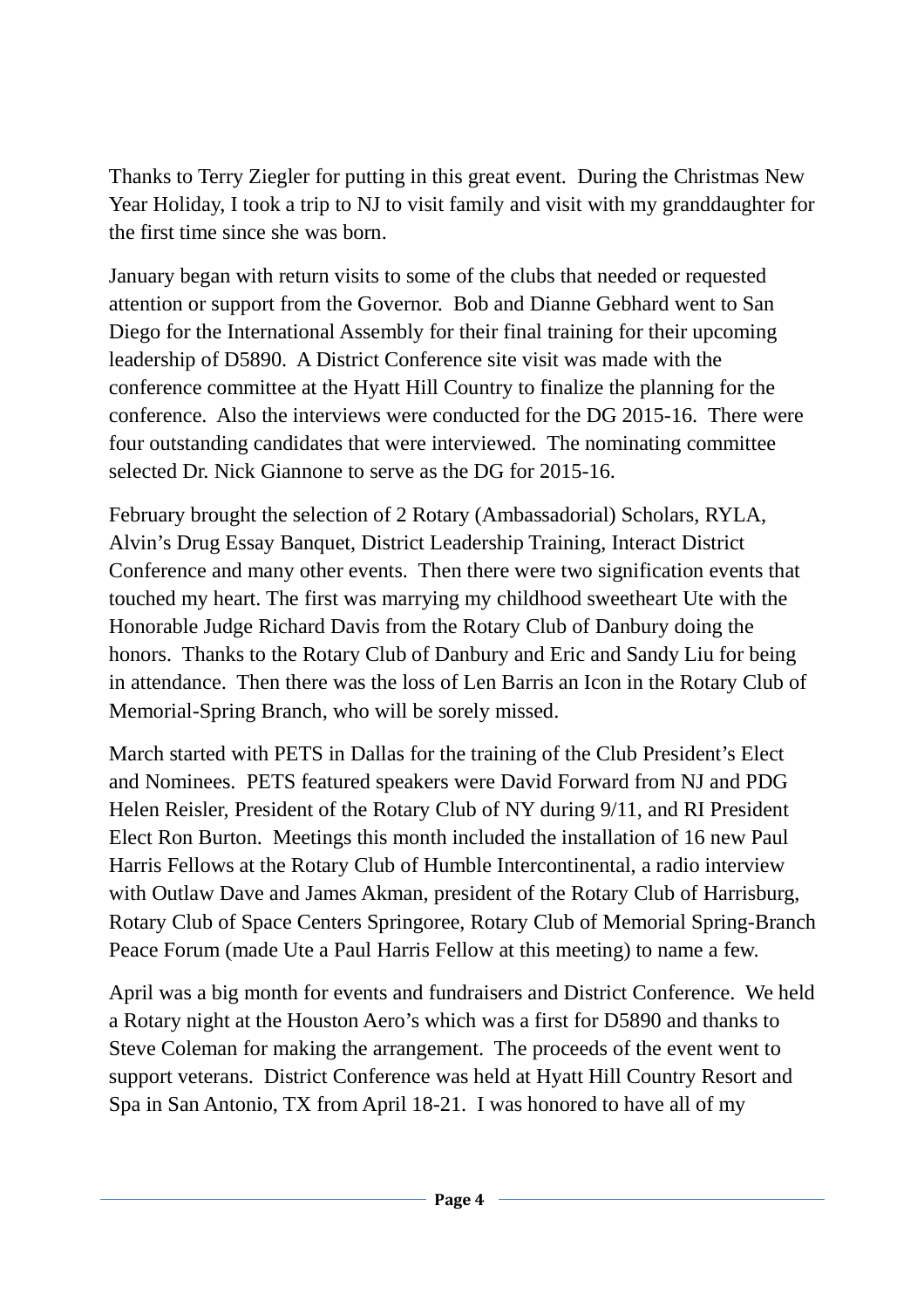children, grandchild and my sister present for this fun event. The golf tournament was windy and chilly but the weather improved drastically. The RI Presidents Rep was J. David Roper, PRID and his wife Edna from Martinez, GA. PDG D'Lisa Simmons and Michael Barnes served as the Aides to David and Edna. There were 366 Rotarians, Family, RYE Students, Rotaractors and friends in attendance. Friday evening of the Conference all were bused to the Briscoe Museum on the Riverwalk for dinner and then to party with San Antonio for the Fiesta. Saturday evening's Gala was a black tie event with DGE Bob & Dianne Gebhard introducing and greeting all of their AG's and Club Presidents and I had the honor of handing our many awards (see attached list). A huge thanks goes to Kippy Caraway as Conference Chair and the entire conference committee that made this such a memorable and fun event. April then concluded with RNASA, Gardening with the Governor and a golf tournament sponsor by the Rotary Club of Bear Creek Copperfield to benefit "Helping a Hero".

May was filled with many fundraisers from Fish Fry's to Golf tournaments. DGE Bob conducted his Club Leadership training aka District Assembly at San Jac North. The Rotary Club of Humble Intercontinental sponsored the RYE Host Family appreciation dinner which did not leave a dry eye in the room. Another special event was a visit with the Rotary Club of Washington Country for the Paul Harris Ceremony where Paul Harris awards were given out to members of both the Rotary Club of Washington County and Brenham. Skills for Living held their event and Interact conducted their PETS training. Then Linda Nagel held the RYE Olympics on Tiki Island the last major Youth Exchange Event before many students make the trek home. The month ended with the D5890 4-Way Test Awards sponsored by the Rotary Club of Bellaire Southwest and the hard work of Nan Waggoner.

Finally June was here. The month began with the Centennial celebration of the Rotary Club of Galveston a club sponsored by the Rotary Club of Houston. The final committee meetings were held and the installations of the new Rotary Club officers and directors began. At my home club even Elvis Presley showed up to celebrate the clubs  $60<sup>th</sup>$  Anniversary and install President Carter Franklin and his new leadership team. Bob Gebhard was installed as the new D5890 Governor on June 15<sup>th</sup>. The final event of my Rotary year was to attend the Rotary International Convention in Lisbon Portugal, the harbor of peace, as a voting delegate. Here